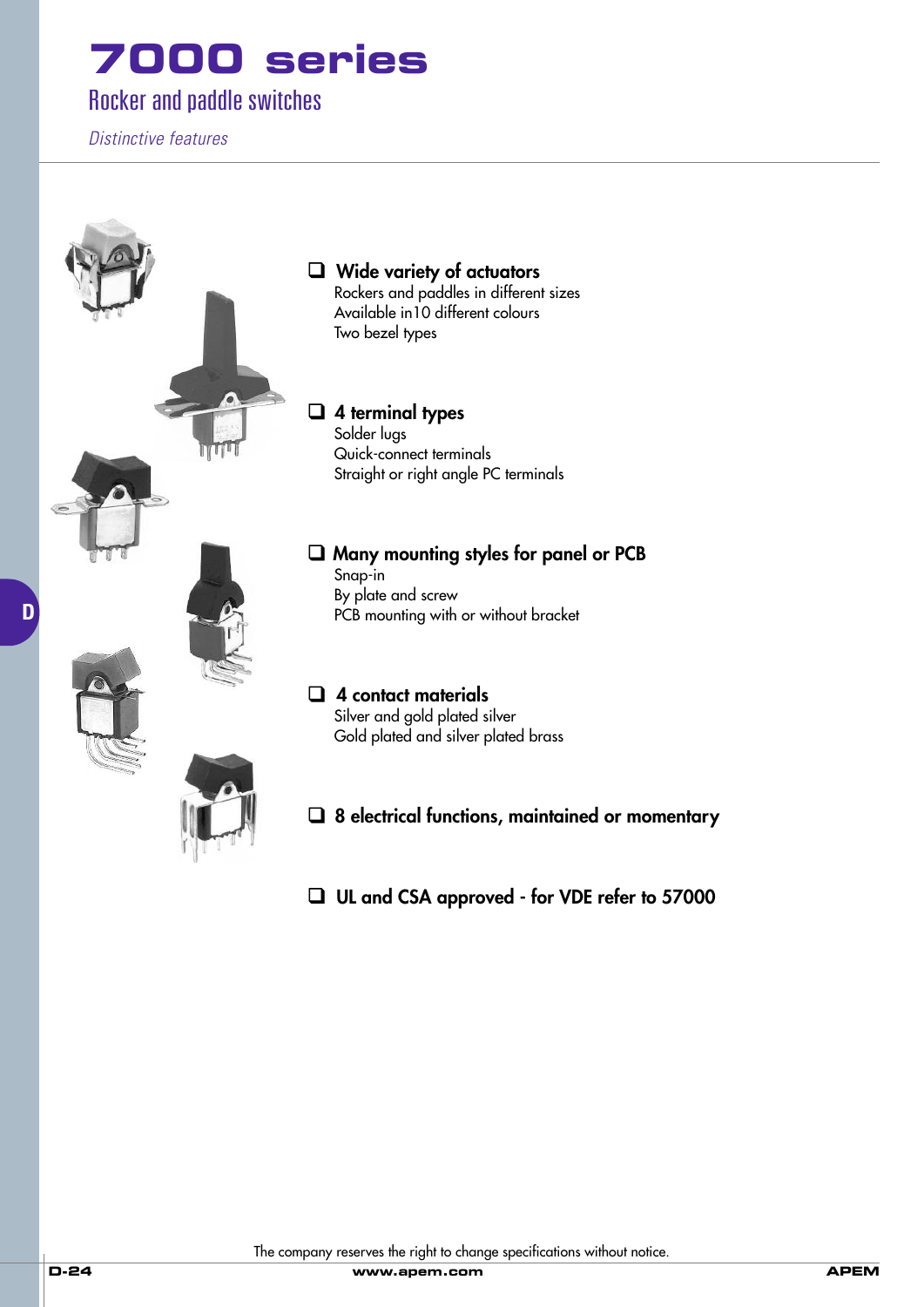### Rocker and paddle switches

#### *Specifications*

|                           | • Current/voltage rating with resistive load :         |                          |            |
|---------------------------|--------------------------------------------------------|--------------------------|------------|
| Contact                   | Maximum                                                | Minimum                  | Level *    |
| Silver A                  | 4A 30VDC                                               | 50mA 10VDC               | III and IV |
| Silver,<br>gold plated AD | 4A 30VDC<br>Gold plating withstands up to 100mA 30VDC. | $10mA$ 50mV<br>$10µA$ 5V | I to IV    |
| Brass,<br>gold plated CD  | 0,4 VA at 20VAC or DC                                  | $10mA$ 50mV<br>$10µA$ 5V | I and II   |

- Initial contact resistance : 10 m $\Omega$
- Insulation resistance : 1.000 MΩ min. at 500VDC
- Dielectric strength :
	- 1.000 Vrms 50 Hz min. between terminals
	- 1.500 Vrms 50 Hz min. between poles
	- 1.500 Vrms 50 Hz min. between terminals and frame
- Contact bounce : 2 ms max.
- Electrical life : 50.000 cycles at full load

#### **MATERIALS**

- Case : diallylphthalate (DAP) or high temperature plastic material (UL94-V0)
- Actuator : polyamide
- Housing : stainless steel or steel tin plated
- Bracket : steel, tin plated
- Contacts
	- **A** : silver
	- **AD** : silver, gold plated
	- **CD** : brass, gold plated
- Terminal seal : epoxy

#### **GENERAL SPECIFICATIONS**

- Low level or mechanical life : 100.000 cycles
- Panel thickness : 1 (.039) to 2,5 mm(.098)
- Operating temperature : -40°C to +85°C

#### **AGENCY APPROVALS**



For VDE, refer to 57000 series.

**Availability** : consult factory for details of approved models.

**Marking** : to order switches marked UL or CSA, complete appropriate box of ordering format.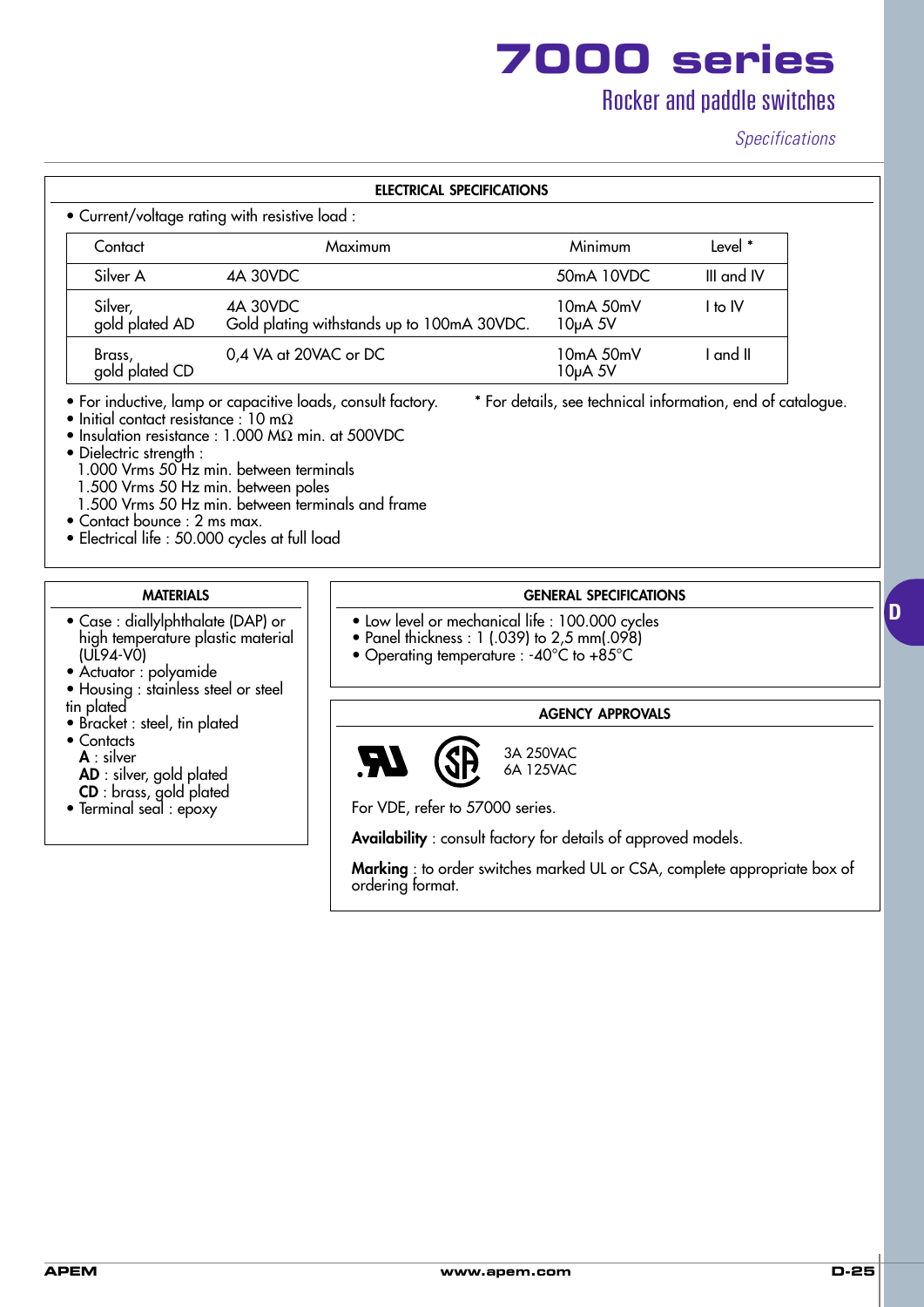#### Rocker and paddle switches

*Overview*



#### **ABOUT THIS SERIES**

On the following pages, you will find successively :

- model structure of switches
- options in the same order as in above chart

**Dimensions** : first dimensions are in mm while inches are shown as bracketed numbers.



**NOTICE** : please note that not all combinations of above numbers are available. Refer to the following pages for further information.

M O D E I --<br>STRUCTUF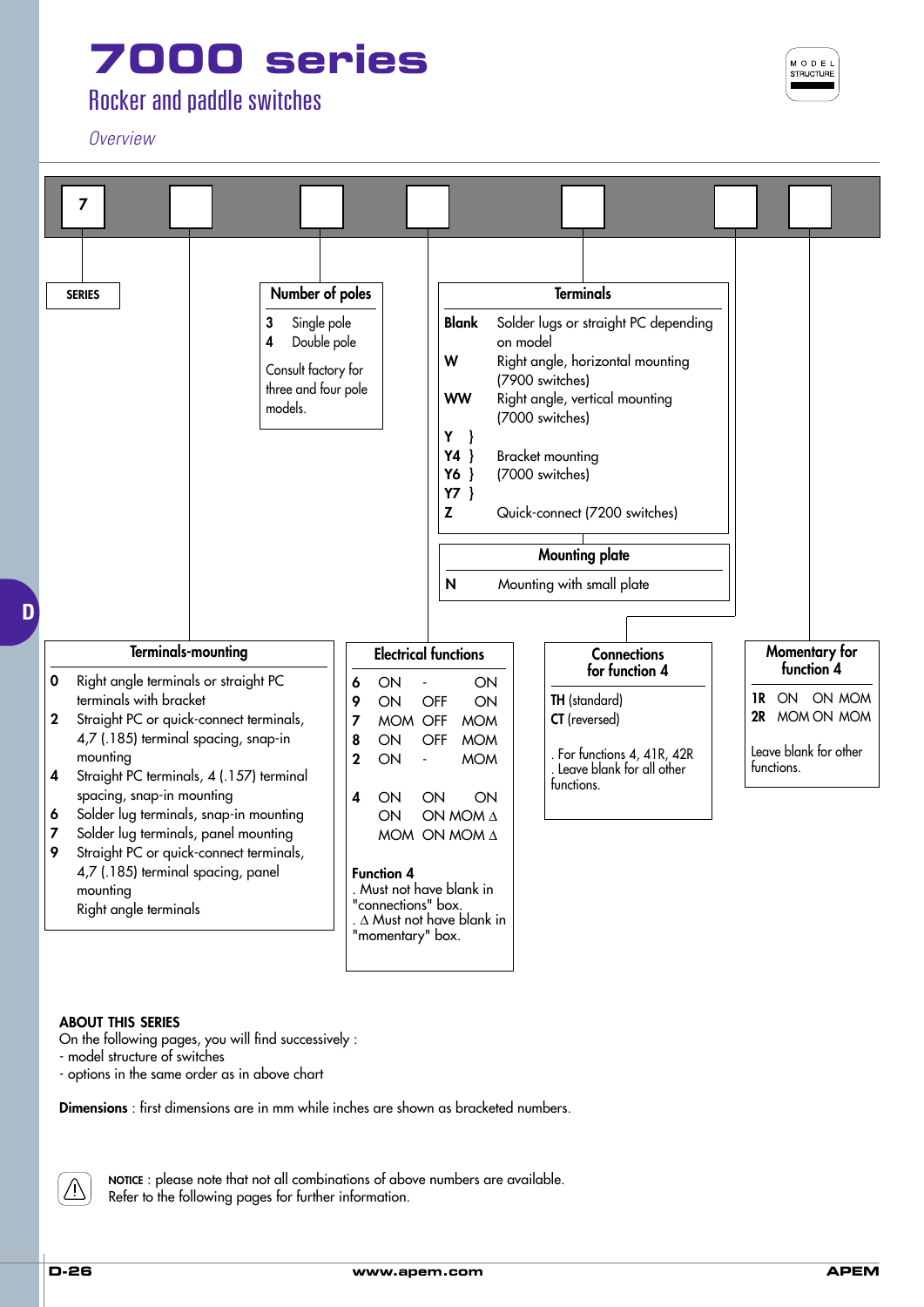OPTIONS  $\bullet$ 

# **7000 series**

### Rocker and paddle switches

*Overview*



淄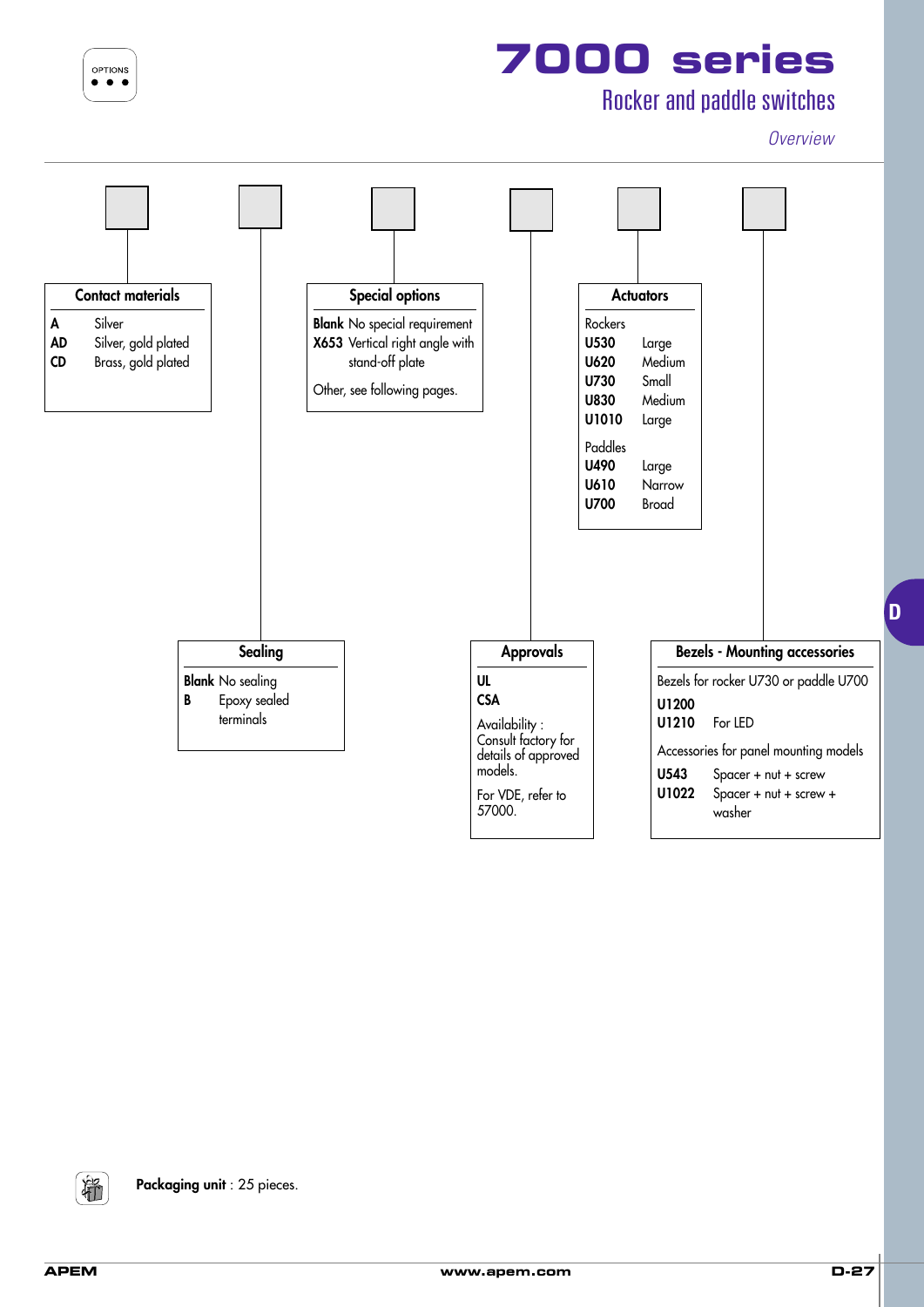#### Rocker and paddle switches

*Snap-in mounting : 7600 - 7200 - 7400*



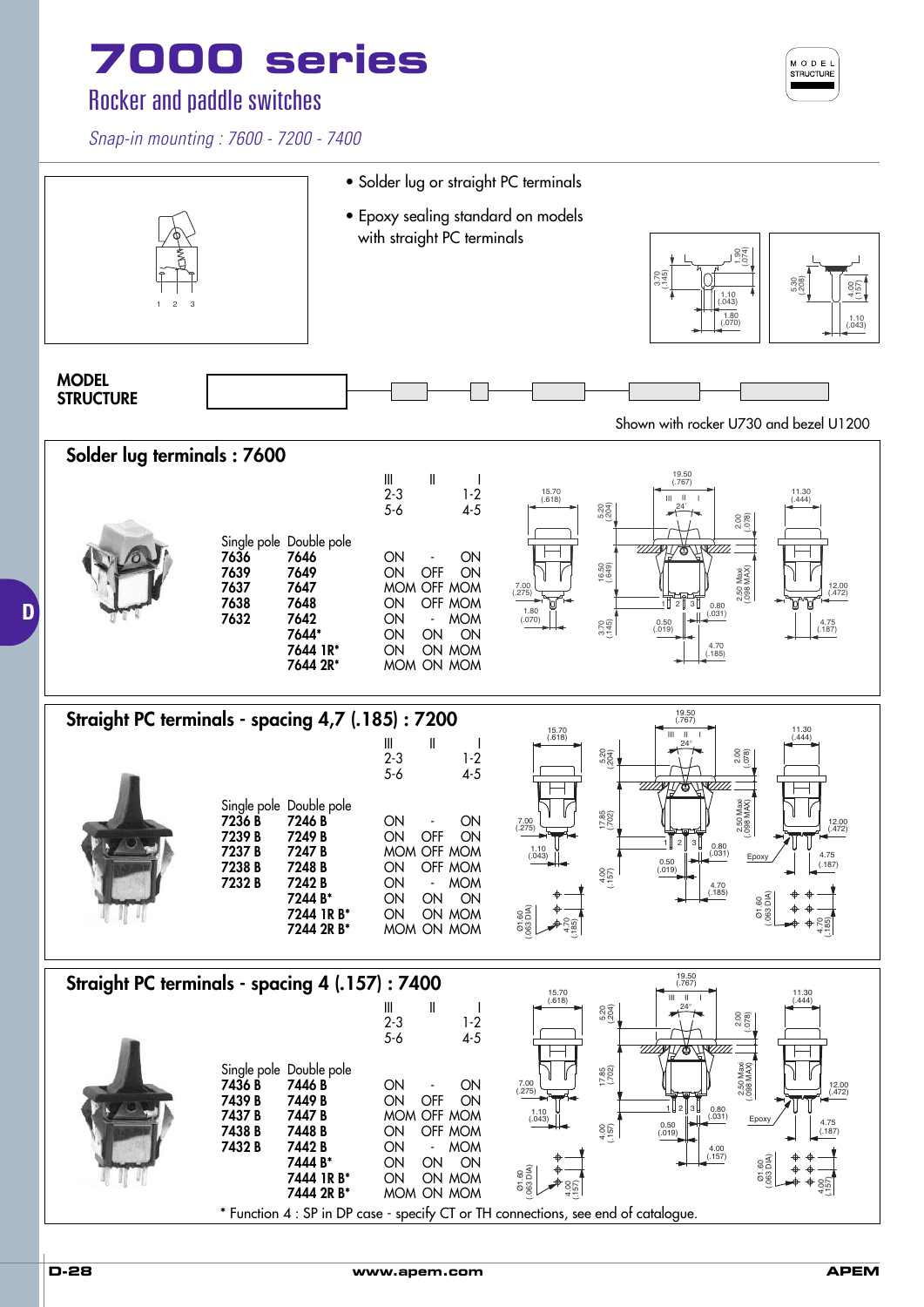

### Rocker and paddle switches

*Snap-in mounting : 7200Z*



\* Function 4 : SP in DP case - specify CT or TH connections, see end of catalogue.

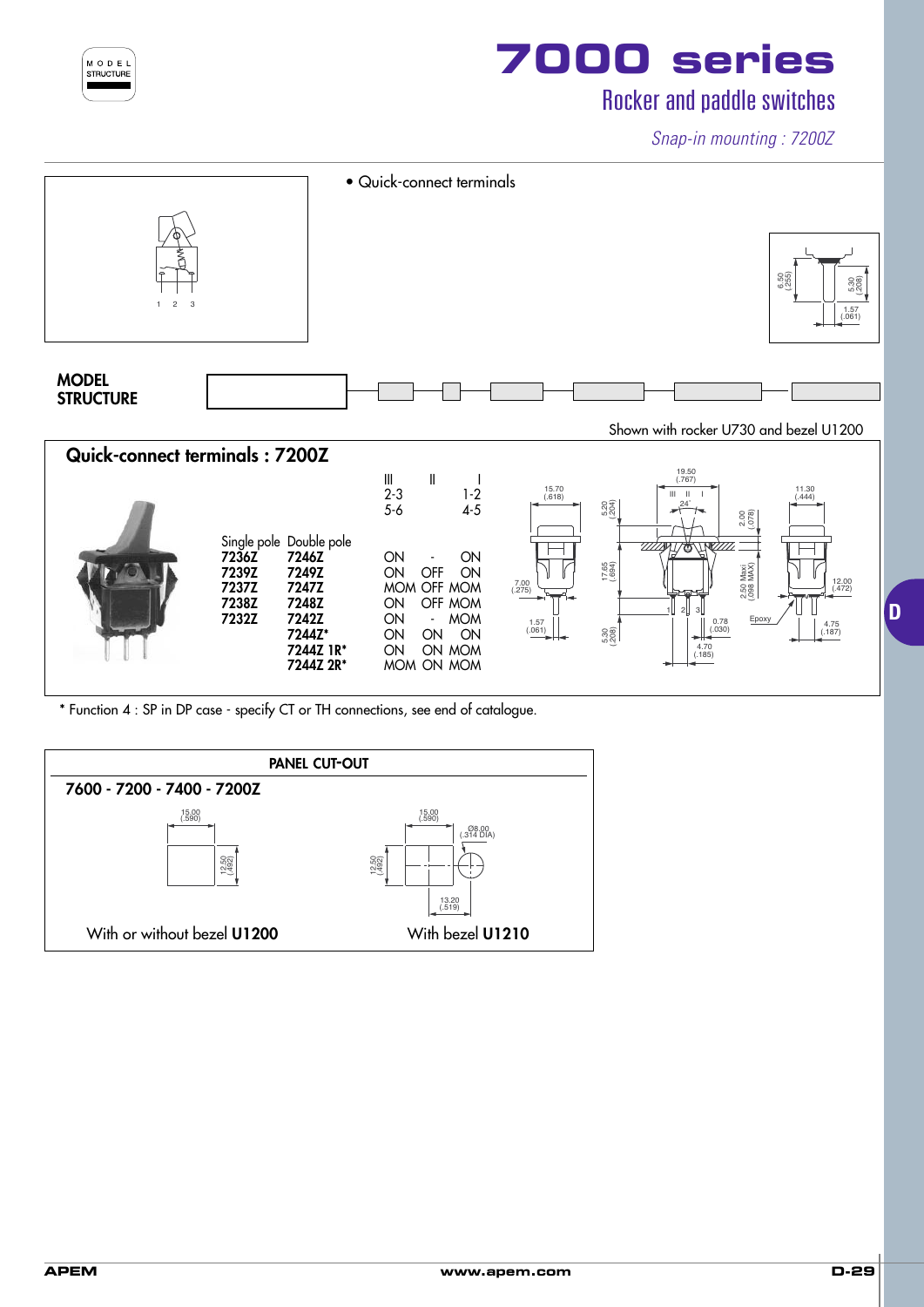#### Rocker and paddle switches

*Panel mounting : 7700 - 7900*





\* Function 4 : SP in DP case - specify CT or TH connections, see end of catalogue.

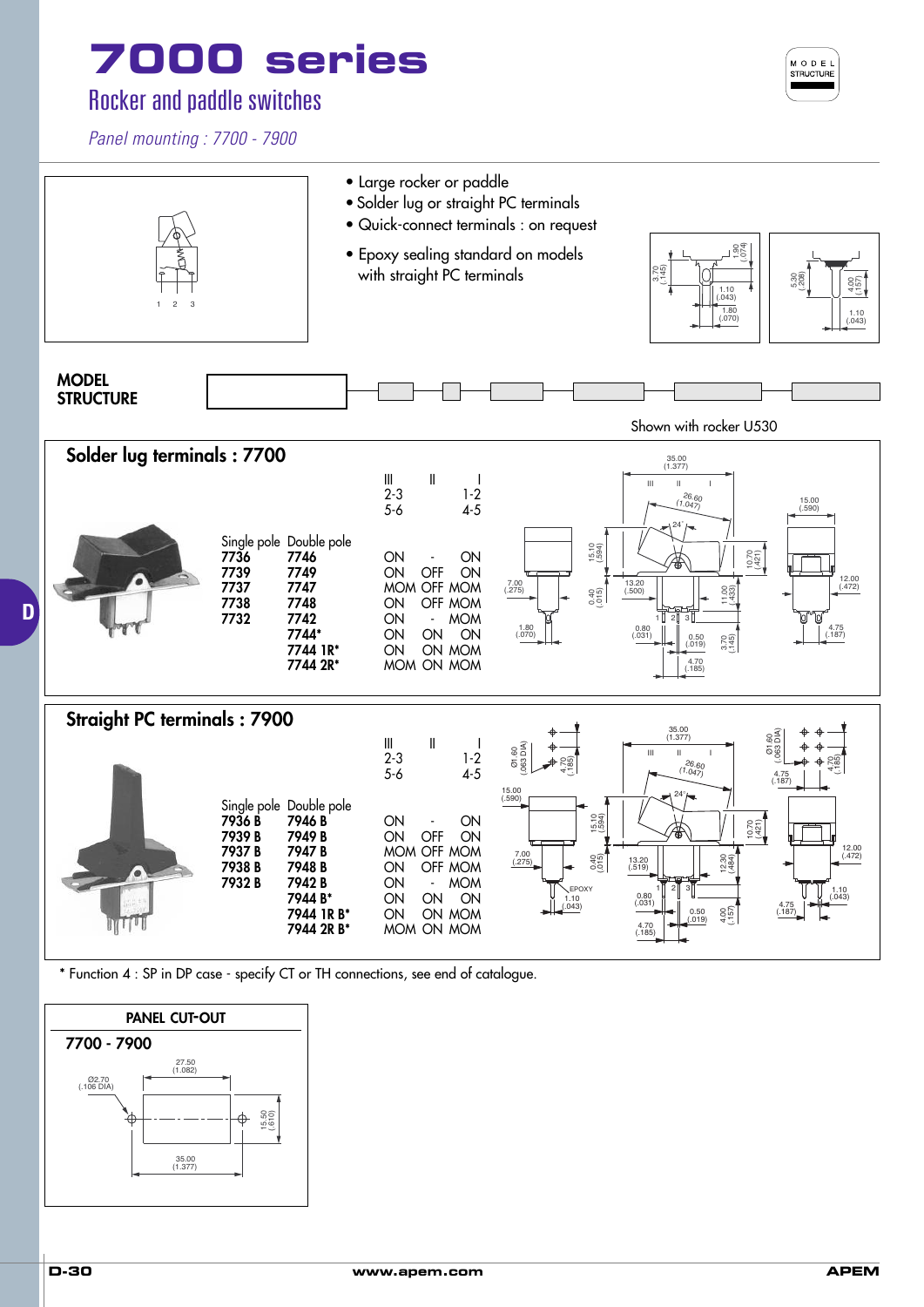

#### Rocker and paddle switches

*Panel mounting : 7700N - 7900N*



\* Function 4 : SP in DP case - specify CT or TH connections, see end of catalogue.

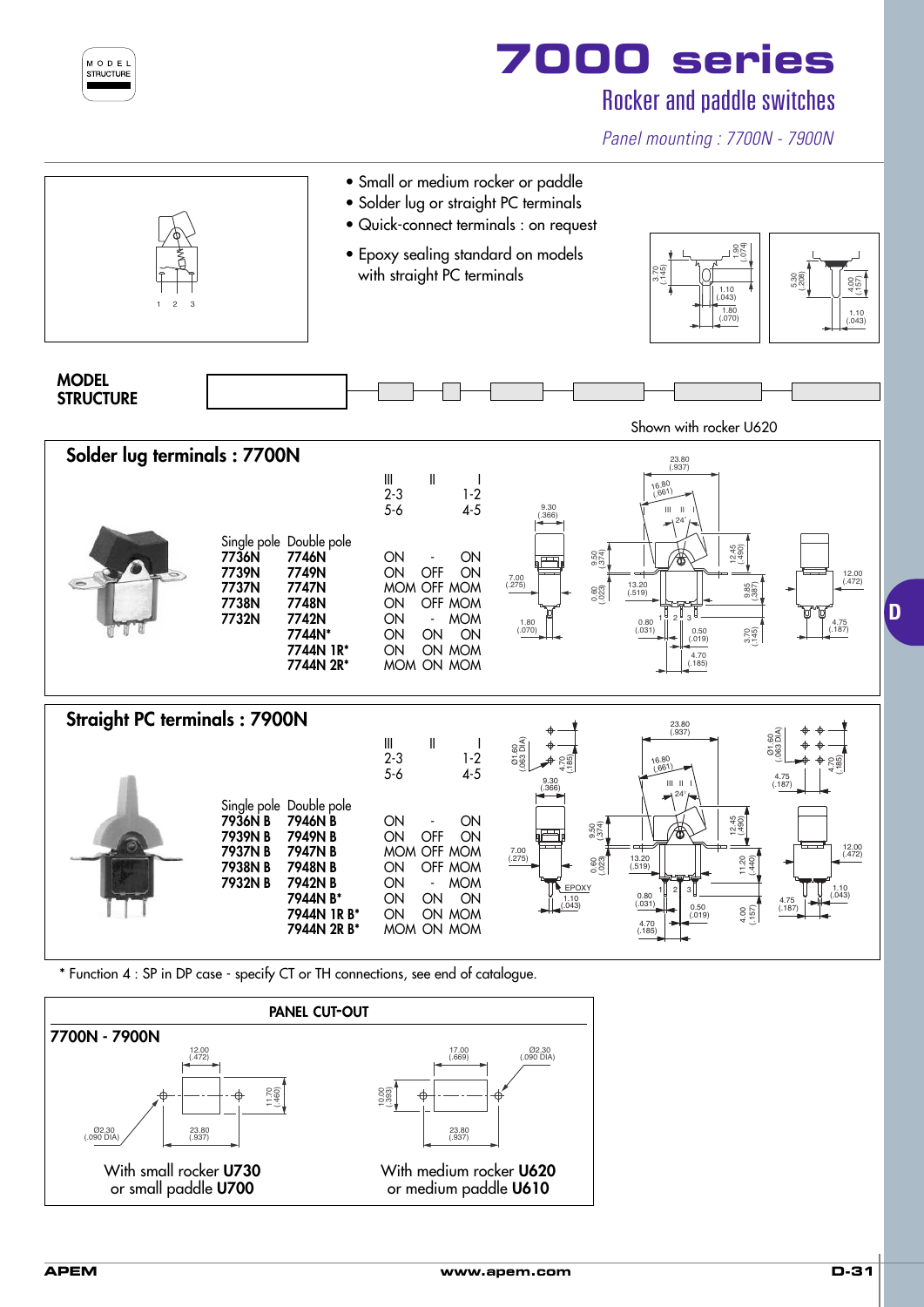#### Rocker and paddle switches

*Right angle terminals - horizontal : 7900W*



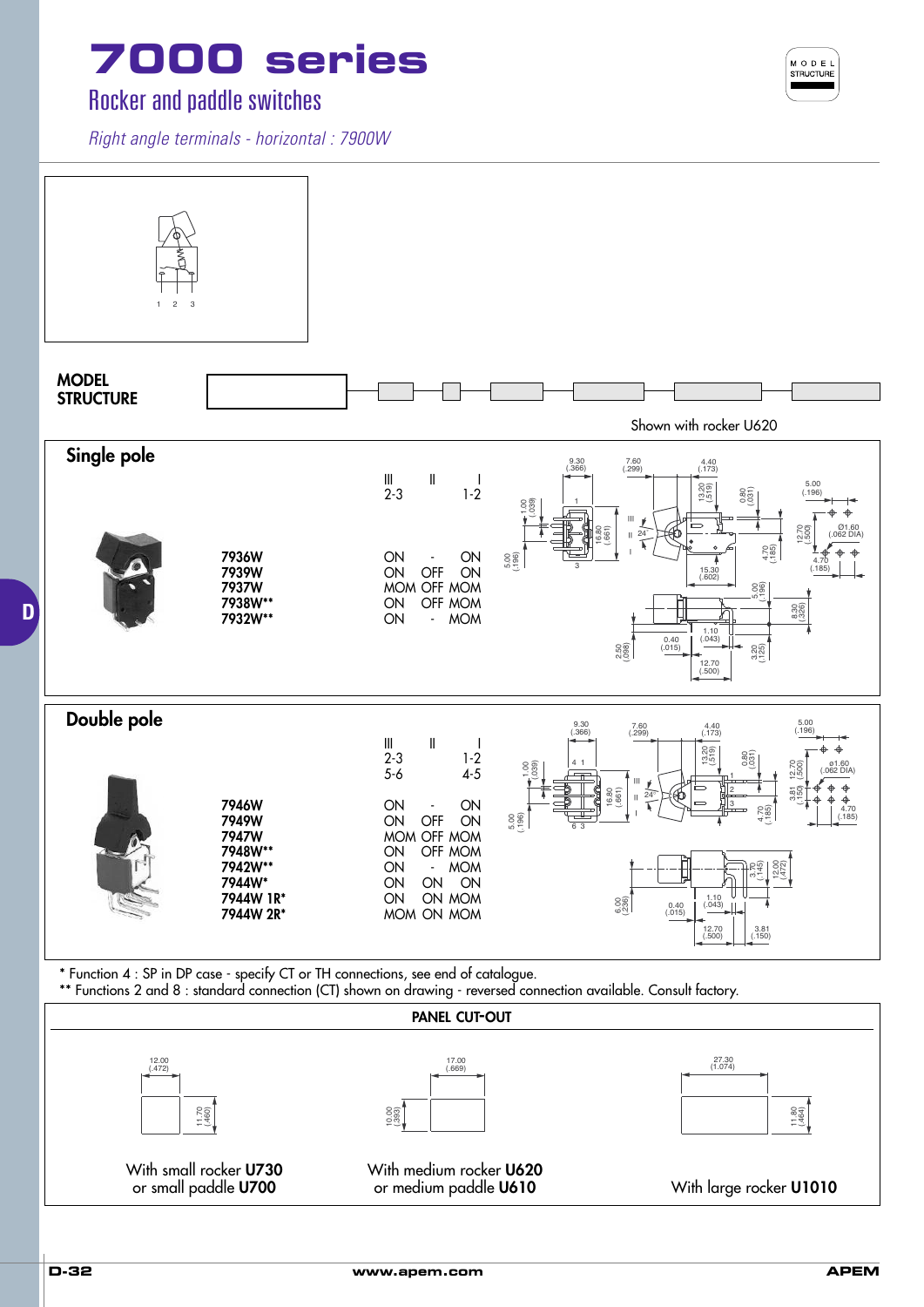

### Rocker and paddle switches

*Right angle terminals - vertical : 7000WW*



\* Function 4 :SP in DP case - specify CT or TH connections, see end of catalogue.

\*\* Functions 2 and 8 : standard connection (CT) shown on drawing - reversed connection available. Consult factory.

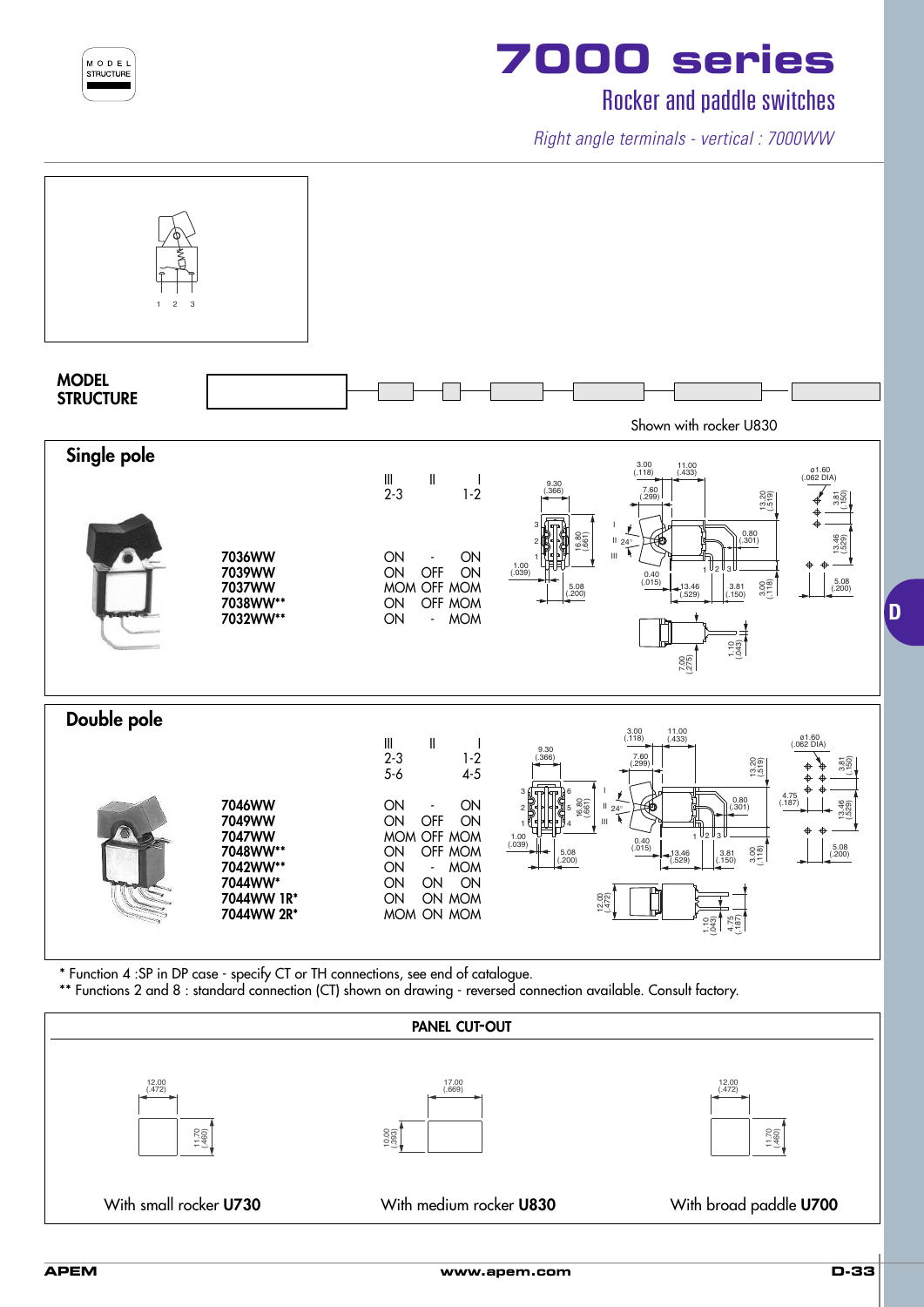#### Rocker and paddle switches

*Straight PC terminals - bracket mounting : 7000Y*



\* Function 4 : SP in DP case - specify CT or TH connections, see end of catalogue.

MODEL STRUCTURE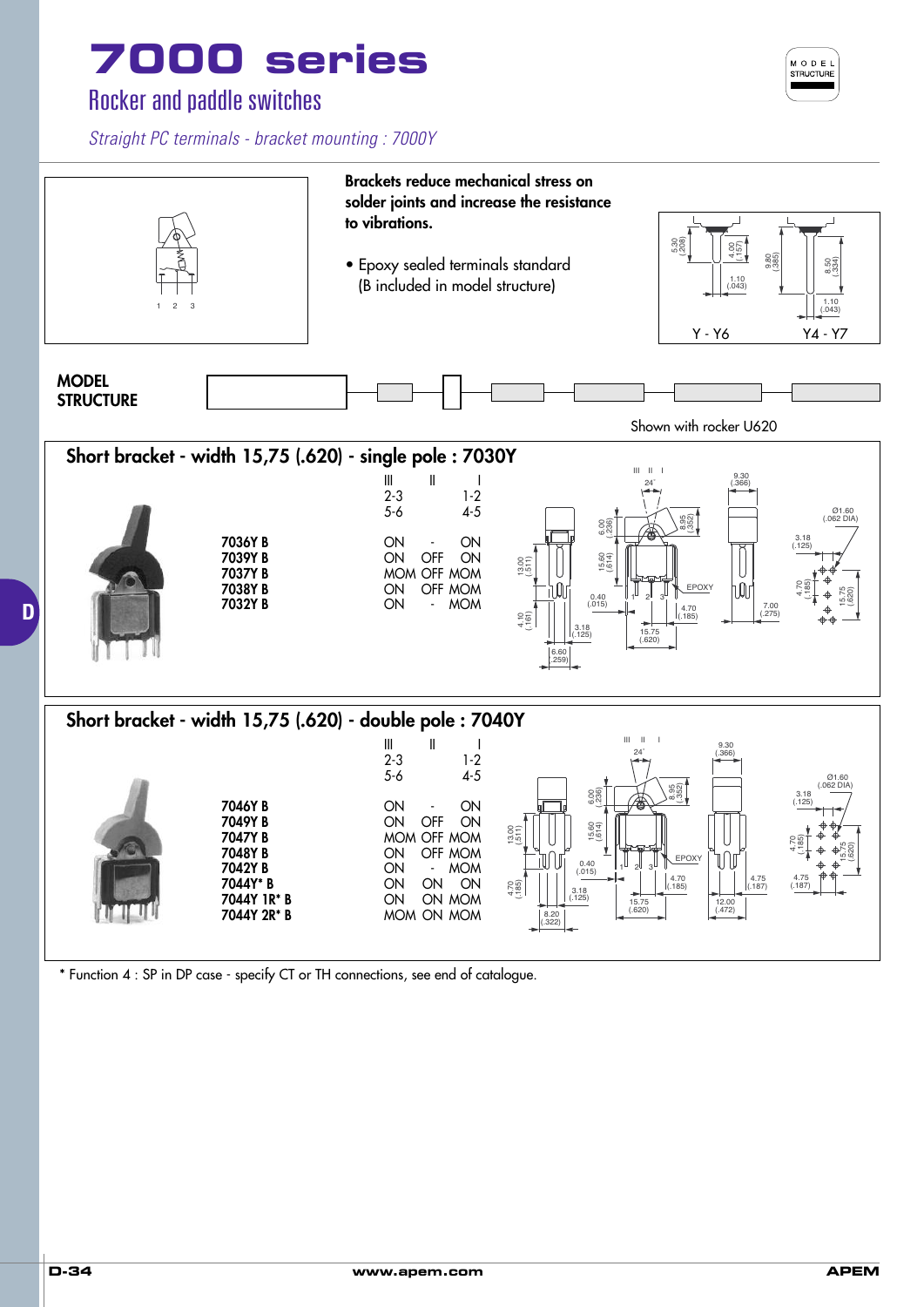

Rocker and paddle switches

*Straight PC terminals - bracket mounting : 7000Y4 - Y6 - Y7*



With small rocker **U730** With medium rocker **U620** or small paddle **U700** or medium paddle **U610** With large rocker **U1010**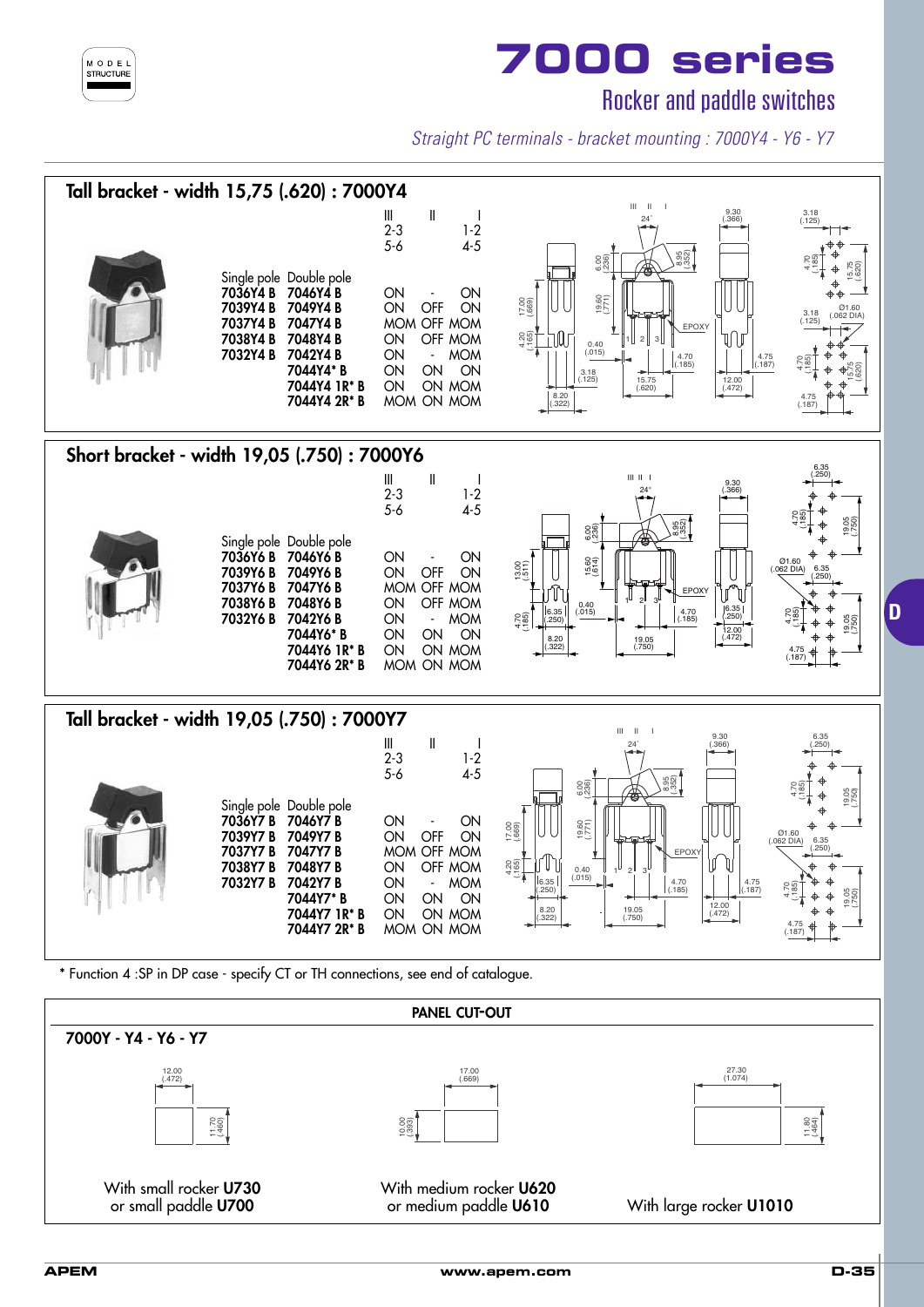OPTIONS



Actuators for X653 : small rocker U730 and medium rocker U620, broad paddle U700 and narrow paddle U610.

**X601** Silver plated brass contacts Current voltage rating for an electrical life of 20.000 cycles : 0,5A 30VDC Minimum quantity : 5.000 pieces per model and shipment.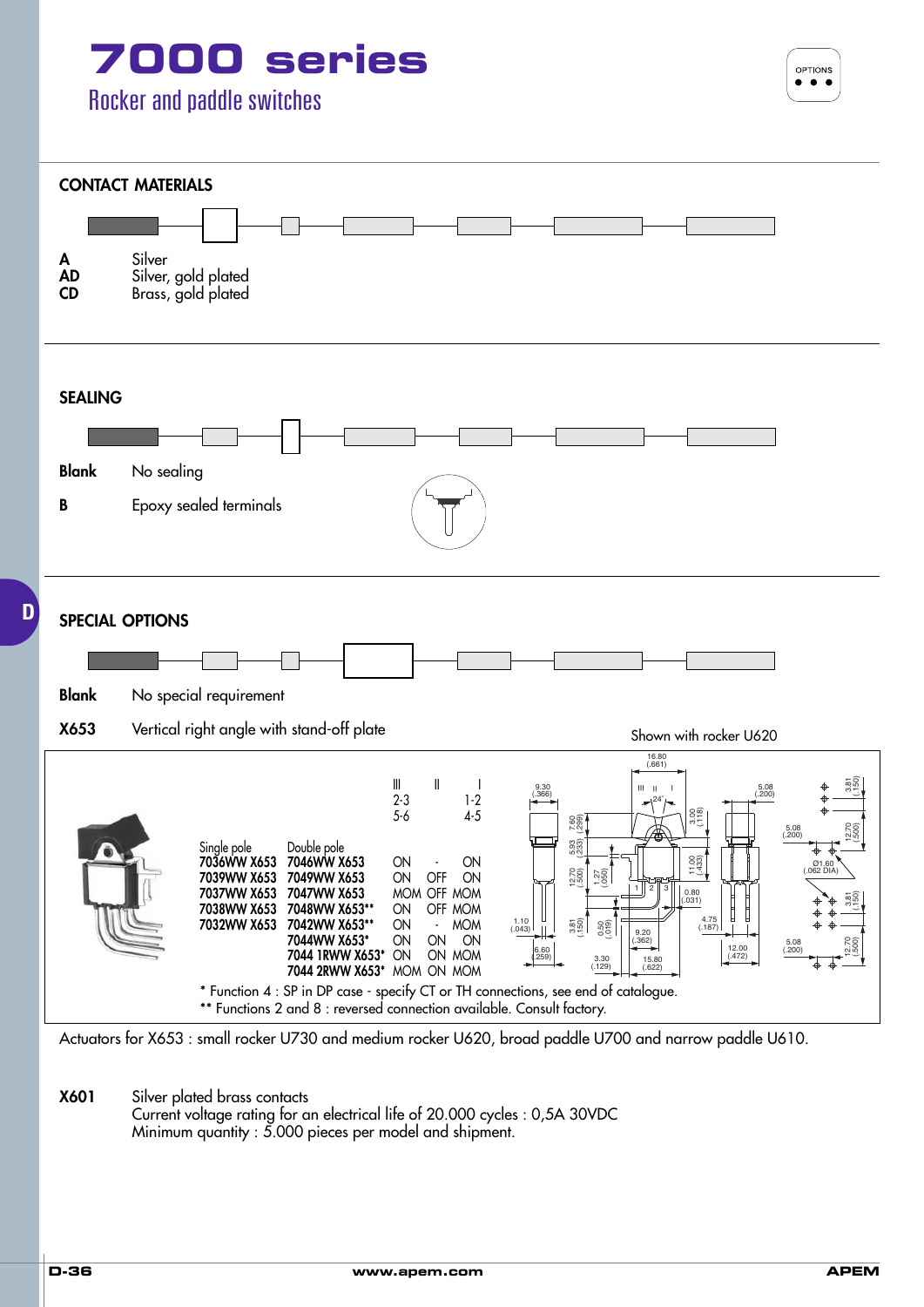

**APEM www.apem.com D-37**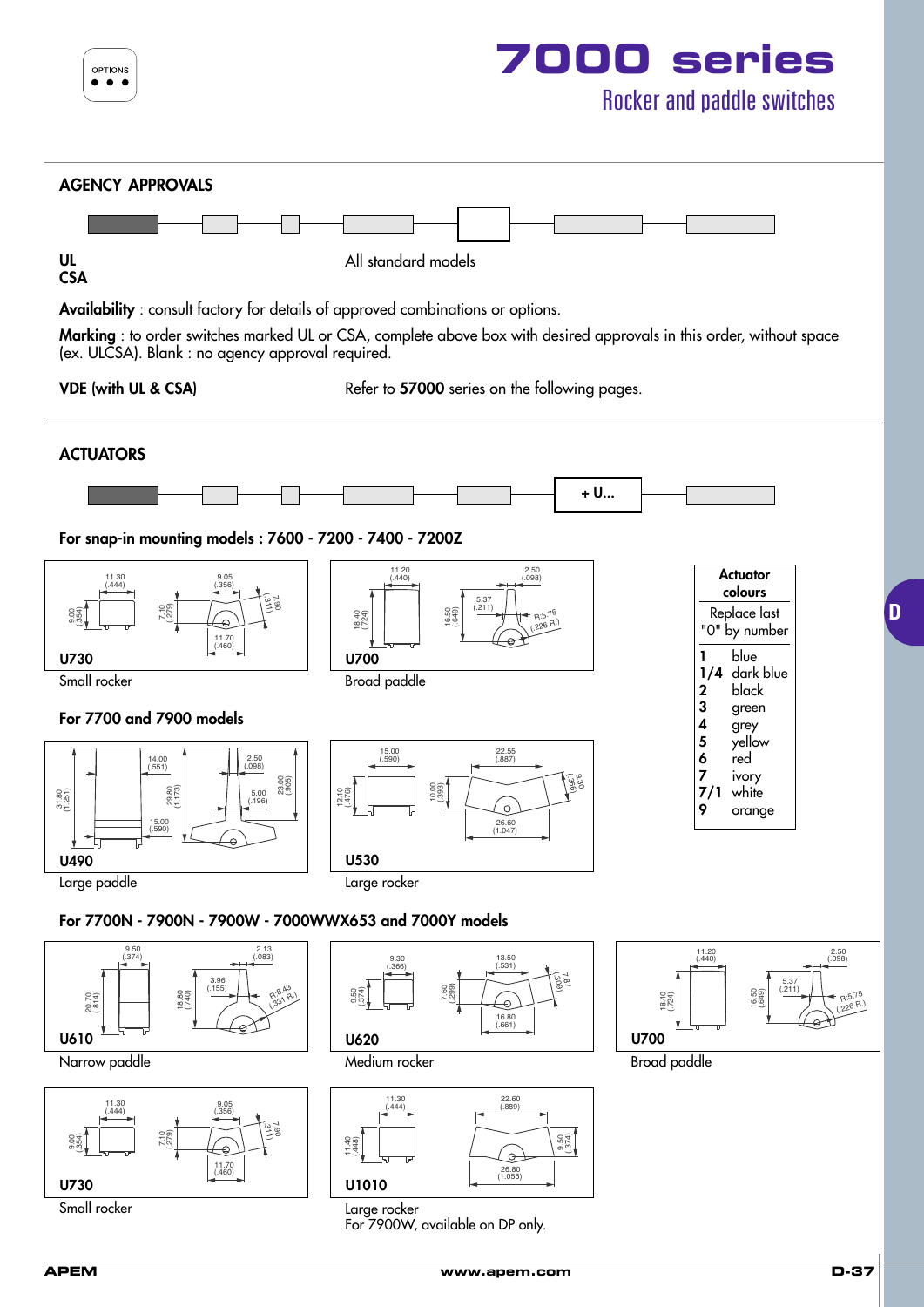

OPTIONS  $\bullet$